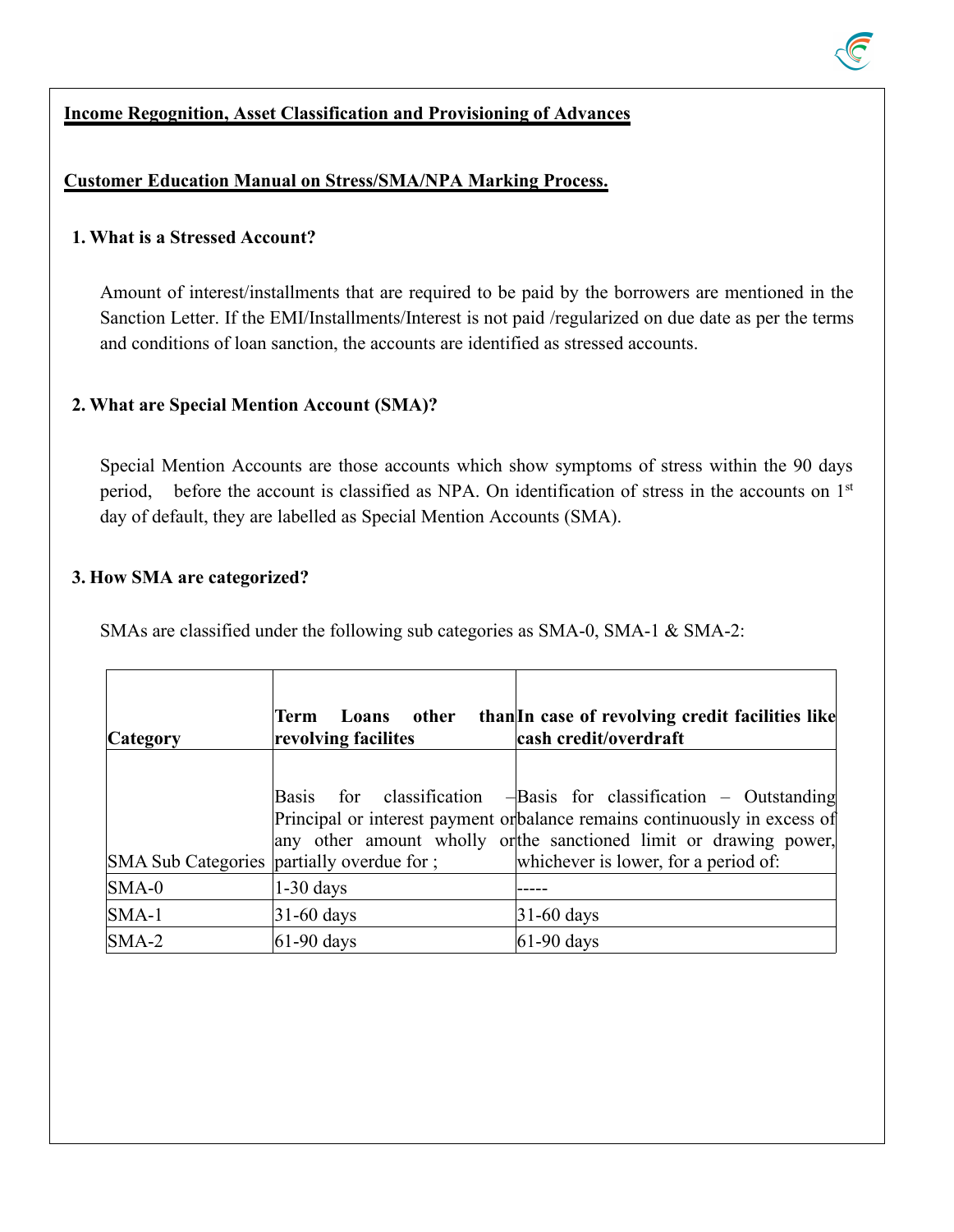

#### **4. How Bank recognizes Non- Performing Asset:**

In accordance RBI's Master Directives a Non-Performing Asset (NPA) is a loan or an advance where:

a. Interest and/ or installment of principal remains overdue for a period of more than 90 daysin respect of term loan.

- b. The account remains **'out of order**' in respect of an Overdraft/Cash Credit (OD/CC).
- c. The bill remains overdue for a period of more than 90 days in the case of bills purchased and discounted,

### **A CC/OD account shall be treated as "out of order" if :**

- i. the outstanding balance in the CC/OD account remains continuously in excess of the sanctioned limit/drawing power for 90 days, or
- ii. the outstanding balance in the CC/OD account is less than the sanctioned limit/drawing power but there are no credits continuously for 90 days, or the outstanding balance in the CC/OD account is less than the sanctioned limit/drawing power but credits are not enough to cover the interest debited during the previous 90 days period.

#### **5. Whether an account will become an NPA if the review / renewal of regular / ad-hoc credit limits are not done when due? What should be periodicity of review / renewal to decide the present status of an account?**

An account where the regular / ad-hoc credit limits have not been reviewed or have not been renewed within 90 days from the due date / date of ad-hoc sanction will be treated as NPA.

**6. Whether a working capital account will become an NPA if the stock statements are not submitted regularly? What should be the period for which the stock statements can be in arrears before the account is treated as an NPA?**

The outstanding in the account based on drawing power calculated from stock statements older than three months would be deemed as irregular. A working capital borrowal account will become NPA if such irregular drawings is for a continuous period of 90 days.

### **7. What is difference between the terms of 'Due' & 'Overdue'. How are they different? When will accounts be flagged as overdue?**

These terms are used to denote principal / interest / any charges levied on the loan account as under: